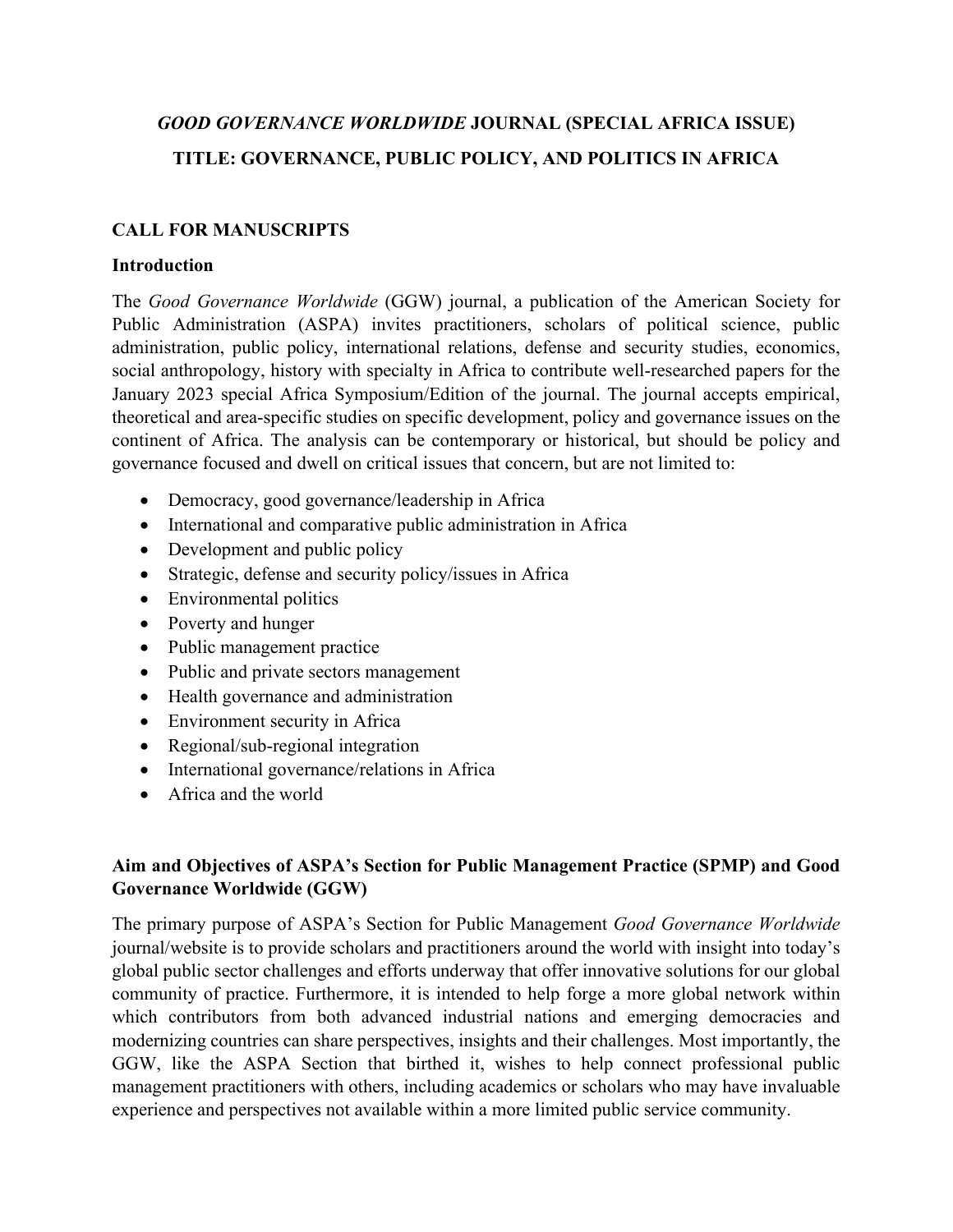Overall, ASPA's SPMA & GGW journal is intended to help practitioners and academics in ASPA and beyond to contribute to a more favorable view of governance and public service and provide for increased understanding of how "good governance" contributes to advancing the goals of societies and associations around the world.

## **The Symposia and Africa Issue of GGW**

*Good Governance Worldwide* will publish 3-4 Symposia Issues between January and December 2023. Topics and the editors-in-chief of the 2023 symposia issues are selected from the members of the GGW Editorial Board. The Africa Issue/Edition scheduled for January 2023, will feature best practices in relevant public policy, administration and governance issues on the continent and beyond. The issue, scheduled for publication in January 2023, is entitled *Governance, Public Policy, and Politics in Africa*. The Editor-in-Chief for this first issue is Dr. Sheriff Folarin, (sheryfffolarin@gmail.com; +1512/925-2006), a Covenant Professor of International Relations from Nigeria, who is currently serving as a visiting faculty of Public Administration in the Political Science Department at Texas State University.

## **Journal House Style and Requirements**

Each paper shall not exceed eighteen (18) pages and not below twelve (12) pages in length, including references, tables, figures, etc. In exceptional cases, particularly in review articles or empirical studies, fewer pages might be accepted. The writing should be 1.5-spaced, with an abstract of 250 words max and a maximum of five keywords, and titles that should not exceed 18 words- this is inclusive of hyphenated words. All tables, figures, graphs and diagrams (if applicable) should be appropriately outlined in-text and not at the end of the paper, and well referenced. All papers should employ the APA  $7<sup>th</sup>$  edition of referencing. To guide you, please look up the APA  $7<sup>th</sup>$  edition resources here: https://apastyle.apa.org/blog

## **Journal Publication Timelines and Deadlines**

June 20-July 10, 2022- CFP Announcement and Sending out of Letters to Commissioned Authors July 15- 22, 2022- Submission/Confirmation of Topics and Abstracts July 26- August 10, 2022- Feedback to Authors on Abstracts August 15- September 20, 2022- Submission of Articles by Authors October 2- 22, 2022- First Review Process October 26- November 16- Feedback to Authors on First Review November 27- December 7, 2022- Submission of Revised Papers by Authors December 9- 23, 2022- Second Review Process December 27- 29, 2022- Feedback to Authors on Second Review January 5- 17, 2023- Final Submission of Revised Papers January 17, 2023- Press January 30, 2023- Publication of Journal

## **Contact Us**